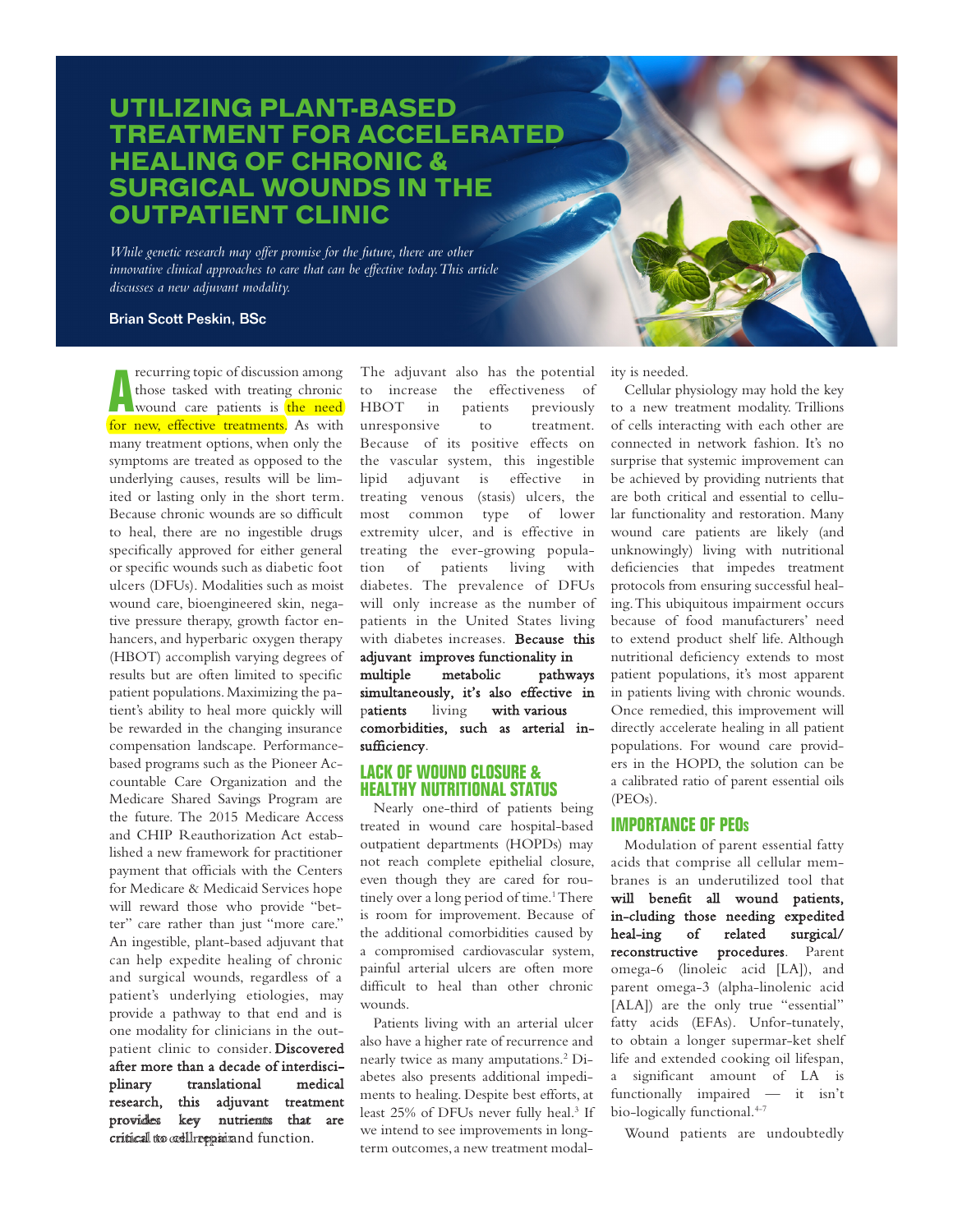# **NutritionintheWoundClinic**

consuming significant a mounts o f processed foods and are unknowingly impeding the wound clinic's otherwise effective treatment. Because omega-3 oils are not used for cooking, patients will require a small amount to be administered in addition to daily LA. Fortunately, it's possible to rectify this damage with an ingestible lipidsbased formulation.<sup>8,9</sup>

However, because of the confusion between the two true EFAs and their long-chain metabolites, such as eicosapentaenoic acid, docosahexaenoic acid, Gamma-linolenic acid (GLA), and arachidonic acid (AA), this author prefers, for clarity and technical correctness, the term Essential "EFA." Plant-based seeds such as sunflower, pump-kin, evening primrose, flax, as well as nuts, are ideal sources of Essential EFAs. Based on actual human physiology and bio-chemistry, a calibrated quantity and ratio is required for optimal healing of wounds (**See Figure 1** at right). Essential EFAs are the only EFAs the human body cannot manufacture. They are critical lipids — they must come from food. All tissue membranes are comprised of significant quantities of them.

The body's production of longchain metabolites from Essential EFAs produce a naturally limited amount of important eicosanoids (local cellular hormones) — also very important in expeditious healing of all wounds. Because of the insult to epithelial and underlying tissue, often coupled with comorbidities, chronic wound patients require an abundance of fully functional/metabolically active PEOs. Pa-tients living with diabetes often present an added burden to expedited healing. It's common knowledge that DFUs can cause higher mortality rates than many cancers, including prostate and breast cancer, Hodgkin's lymphoma, and colon cancer.<sup>10,11</sup> Even with adequate arterial blood flow, DFUs have a dismal 31% closure rate at 20 weeks.<sup>12</sup> However, lit-erature and case studies show treatments utilizing ingestible plant-based lipids have produced improvement in healing, starting in just 30 days.<sup>13</sup>





#### **FIGURE 2.**

#### **INCREASED HEALING POTENTIAL WITH PLANT-BASED LIPIDS**

Directly comprising the patient's 100 trillion bilipid cellular membranes, LA and ALA are the prime lipids directly utilized in significant q u antities.<sup>14</sup> They are also metabolized (elongated) to important eicosanoids (local hormones that have specific effects on target cells close to their site of formation). Seed oils present an excellent source of metabolically active Essential EFAs. Essential EFAs and their metabolites have been proven effective in treating compli-cations associated with diabetes and, spe-cifically, i n expediting woundh ealing.<sup>13</sup> Wound care clinicians can now exploit these findings to better heal their patients. Surgical wounds and those requiring debridement procedures will heal more expeditiously because of the adjuvant's profound effects in supporting epithelial tissue. Significantly improved surgical patient outcomes were verified in all pa-tients, resulting in less inflammation, scar tissue and pain among patients participat-ing in a case series study conducted by Dr. Andrea Roncarati, a plastic/reconstructive surgeon based in Ferrara, Italy.<sup>15</sup>

#### **REQUIREMENTS FOR EXPEDITED WOUND HEALING**

First and foremost is the "sealing of the wound." (See **Figure 2** above.) Otherwise, risk of infection significantly increases. Skin (epithelial tissue) is comprised of high amounts of LA. Because of human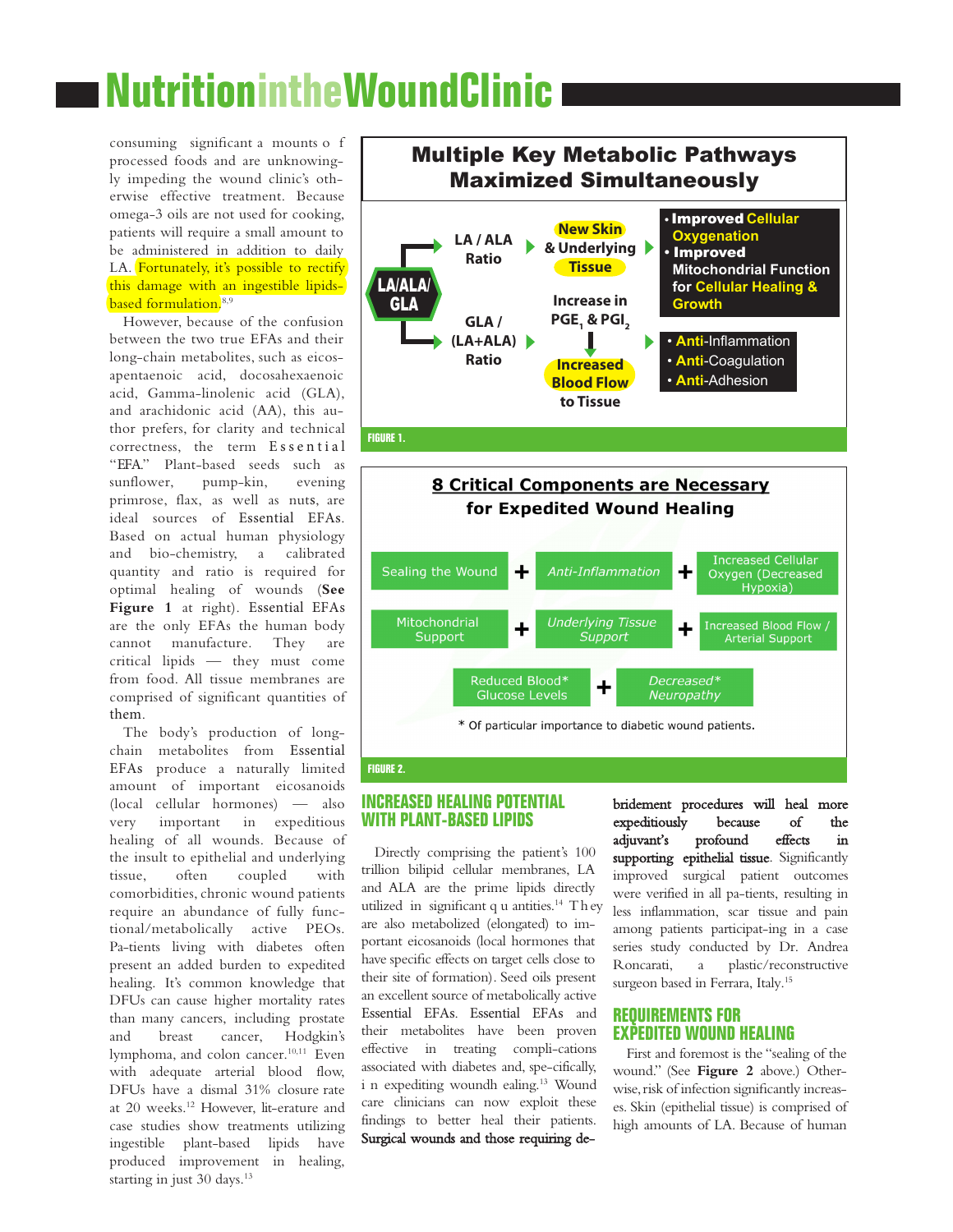## **NutritionintheWoundClinic**

skin's high LA content, maximum skin/ epithelial tissue healing occurs with ingestible treatment containing significant amounts of the skin's substrate, metabolically active LA.13 After the initial inflammatory signaling caused by the wound, this inflammatory stage must be shortlived. Otherwise, neither the surface skin nor its underlying tissue will expeditiously heal. Inflammation pathways promote thrombosis (clogging of arteries and veins), which impedes blood flow and further impedes healing.16 GLA, the first long-chain metabolite of LA, directly supports maximization of Prostaglandin Series 1 ( $PGE_1$ ), the most potent of the prostaglandins, a group of physiologically active lipid compounds having diverse hormone-like effects. Their production may be modified by diet.<sup>8,9</sup>

Because prostaglandins have been found in almost every tissue in humans, we can modulate them to expedite wound healing.  $\mathrm{PGE}_{1}$  is the body's most powerful natural anti-inflammatory, and its production can be easily modulated/maximized in wound patients. We have been told the perils of AA. However, increasing PGE<sub>1</sub> inhibits the AA into its free form, thereby "cooling down" proinflammatory metabolites. AA should not be considered "inflammatory." It is only because of ingested processed/adulterated LA that inflammation occurs. A calibrated formulation of LA, ALA, and GLA ensures optimal regulation of AA and inflammatory response. Patient consumption of GLA-containing lipids has the advantage of bypassing the delta-6 desaturase pathway. This pathway is often impaired in wound patients particularly in patients living with diabetes. With daily GLA ingestion, protective PGE<sub>1</sub> production is increased, not impeded as with corticosteroids. Corticosteroids, while reducing pain, impede healing because they disrupt production of the eicosanoids required to heal wounds. If a wound care patient must take them, it's even more important he/she consumes the adjuvant.

Increased cellular oxygen accelerates wound healing and protects wounds from infection. Unfortunately, because of the wound's increased oxygen requirements, the environment of early

wounds is always hypoxic (oxygen deficient).<sup>17</sup> A lways accompanied by hypoxia, chronic wounds can have as little as 10% of the oxygen content of normal tissue.<sup>17</sup> Parent omega-6 (LA) increases cellular oxygenation.<sup>18</sup> Increasing cellular oxygenation is also a significant feature of HBOT. Therefore, this ingestible me-dicament is an ideal adjuvant to HBOT.

Via critical cardiolipin support in the mitochondria, wound tissue can now obtain the required extra energy for repair, significantly accelerating<br>healing.<sup>19-25</sup> By optimizing cellular By optimizing cellular functionality with a calibrated ratio of LA/ALA, all underly-ing tissue related to the wound/ulcer heals better because its cellular tissue membranes contain 25-33% LA/ALA.<sup>14</sup>

#### **LOWERED BLOOD GLUCOSE, INCREASED BLOOD FLOW**

In part because of prolonged elevated blood glucose levels, damage to nerve function (neuropathy) occurs in more than 90% of patients living with diabetes, often exacerbating wound healing. A calibrated LA/ALA formulation maxi-mizes insulin-binding sensitivity, lowering elevated blood glucose levels. Patients in-gesting LA lowered their blood sugars by an average of 15 points.<sup>26</sup> In 2013, LA's effect in reducing diabetic blood glucose levels was reconfirmed.<sup>27</sup> A combina-tion of LA and its metabolite GLA works synergistically in the cell membrane to reduce blood glucose and fortify the cellular fatty acids removed by elevated lipo-protein-associated phospholipase A2 , an inflammatory enzyme, often elevated in patients living with diabetes.<sup>28</sup> Although maximum blood flow is required for optimal outcomes, many patients suffer impairment. There is now help for these patients. The plant-based lipids — LA/ALA/GLA — work synergistically to re-verse existing cardiovascular disease (CVD, in particular occlusions) in both diabetic and nondiabetic patients.<sup>29</sup> For maximum effectiveness, a calibrated ratio of GLA/LA is also required. A calibrated formulation of plant-based lipids also supports "natural blood thinning" via increased production of prostacyclin (PGI<sub>2</sub>), a prostaglandin member of the eicosanoid family of lipid molecules that inhibits platelet activation

and is an effective vasodilator, contributing to maximized arterial blood flow.<sup>30</sup> A further CVD-related benefit is optimization of multiple protective cardiovascular pathways simultaneously.<sup>7</sup> Because of its powerful anti-inflammatory properties, it's known that metabolically active plantbased LA is effective in reversing heart disease<sup>31</sup> and that ALA is associated with less risk of heart attack.32

#### **FORMULATION REQUIREMENTS**

For maximum wound healing results, the following must be adhered to:

- 1) Calibrated blend of Parent omega-6/ omega-3 — 1:1-2.5:1 ratio.
- 2) For maximum bioavailability/functionality, the oils must be minimally processed. Organically grown and processed oils are best. Cold pressing alone is insufficient.
- 3) GLA should be utilized for maximum anti-inflammatory PGE1 production.
- 4) High oleic acid oils are not to be used.
- 5) In addition to acceptable peroxide value, the following must be ensured for maximum wound healing: thiobarbituric acid is <0.06, free fatty acids are <1%, and p-Anisidine <4%. Ideally, dosage is approximately 7.5 g/day for a 200-lb patient. After 3-4 months, or when the wound is 75% healed, dosage may be decreased.